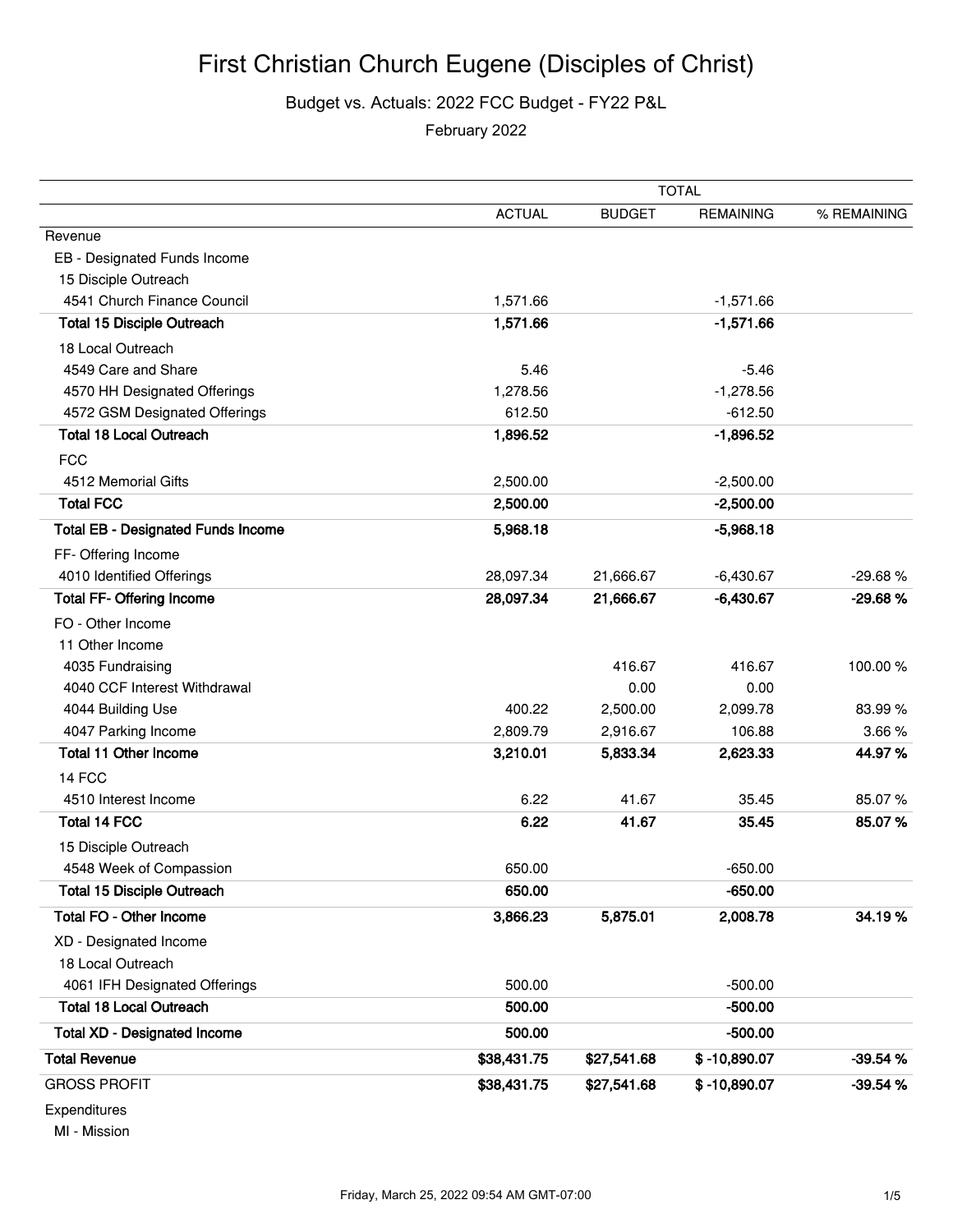Budget vs. Actuals: 2022 FCC Budget - FY22 P&L

February 2022

|                                        | <b>TOTAL</b>  |               |                  |             |
|----------------------------------------|---------------|---------------|------------------|-------------|
|                                        | <b>ACTUAL</b> | <b>BUDGET</b> | <b>REMAINING</b> | % REMAINING |
| 5060 General Fund Outreach             | 1,571.66      | 1,571.66      | 0.00             | 0.00%       |
| <b>Total MI - Mission</b>              | 1,571.66      | 1,571.66      | 0.00             | 0.00%       |
| RG - C/E and Youth Ministry            |               |               |                  |             |
| 20 Christian Education                 |               |               |                  |             |
| 5100 Curriculum                        | 25.00         | 33.33         | 8.33             | 24.99%      |
| 5103 Nursery Supplies                  |               | 16.67         | 16.67            | 100.00%     |
| 5104 Library                           |               | 41.67         | 41.67            | 100.00%     |
| 5105 Youth Supplies                    | 54.04         | 16.67         | $-37.37$         | $-224.18%$  |
| 5110 Background Checks                 |               | 16.67         | 16.67            | 100.00%     |
| <b>Total 20 Christian Education</b>    | 79.04         | 125.01        | 45.97            | 36.77%      |
| 21 Youth Ministry                      |               |               |                  |             |
| 5123 Special Programs                  |               | 25.00         | 25.00            | 100.00%     |
| 5126 Camp and Conferences              |               | 41.67         | 41.67            | 100.00%     |
| 5127 Food - Youth                      |               | 16.67         | 16.67            | 100.00%     |
| <b>Total 21 Youth Ministry</b>         |               | 83.34         | 83.34            | 100.00%     |
| 24 Leadership Development              |               |               |                  |             |
| 5157 Stewardship Education             |               | 41.67         | 41.67            | 100.00%     |
| <b>Total 24 Leadership Development</b> |               | 41.67         | 41.67            | 100.00%     |
| Total RG - C/E and Youth Ministry      | 79.04         | 250.02        | 170.98           | 68.39%      |
| VI - Visibility                        |               |               |                  |             |
| 30 Evangelism                          |               |               |                  |             |
| 5171 Advertising                       | 45.00         | 45.00         | 0.00             | 0.00%       |
| 5172 Worship Cast License              |               | 38.33         | 38.33            | 100.00%     |
| 5173 Visibility Supplies               |               | 35.83         | 35.83            | 100.00%     |
| <b>Total 30 Evangelism</b>             | 45.00         | 119.16        | 74.16            | 62.24 %     |
| <b>Total VI - Visibility</b>           | 45.00         | 119.16        | 74.16            | 62.24 %     |
| WO - Worship                           |               |               |                  |             |
| 25 Personnel Expenses                  |               |               |                  |             |
| 5220 Director Music Salary             | 923.08        | 1,015.60      | 92.52            | 9.11%       |
| 5222 Director Handbells Salary         |               | 153.75        | 153.75           | 100.00%     |
| 5228 New Celebration Leader            | 230.76        | 256.25        | 25.49            | 9.95%       |
| 5343 Production Salary                 | 338.64        |               | $-338.64$        |             |
| <b>Total 25 Personnel Expenses</b>     | 1,492.48      | 1,425.60      | $-66.88$         | $-4.69%$    |
| 40 General                             |               |               |                  |             |
| 5200 Worship Supplies                  | 148.58        | 250.00        | 101.42           | 40.57%      |
| <b>Total 40 General</b>                | 148.58        | 250.00        | 101.42           | 40.57%      |
| 41 Music                               |               |               |                  |             |
| 5212 Music/Productions                 |               | 20.83         | 20.83            | 100.00%     |
| <b>Total 41 Music</b>                  |               | 20.83         | 20.83            | 100.00%     |
| Total WO - Worship                     | 1,641.06      | 1,696.43      | 55.37            | 3.26%       |

WP - Ministerial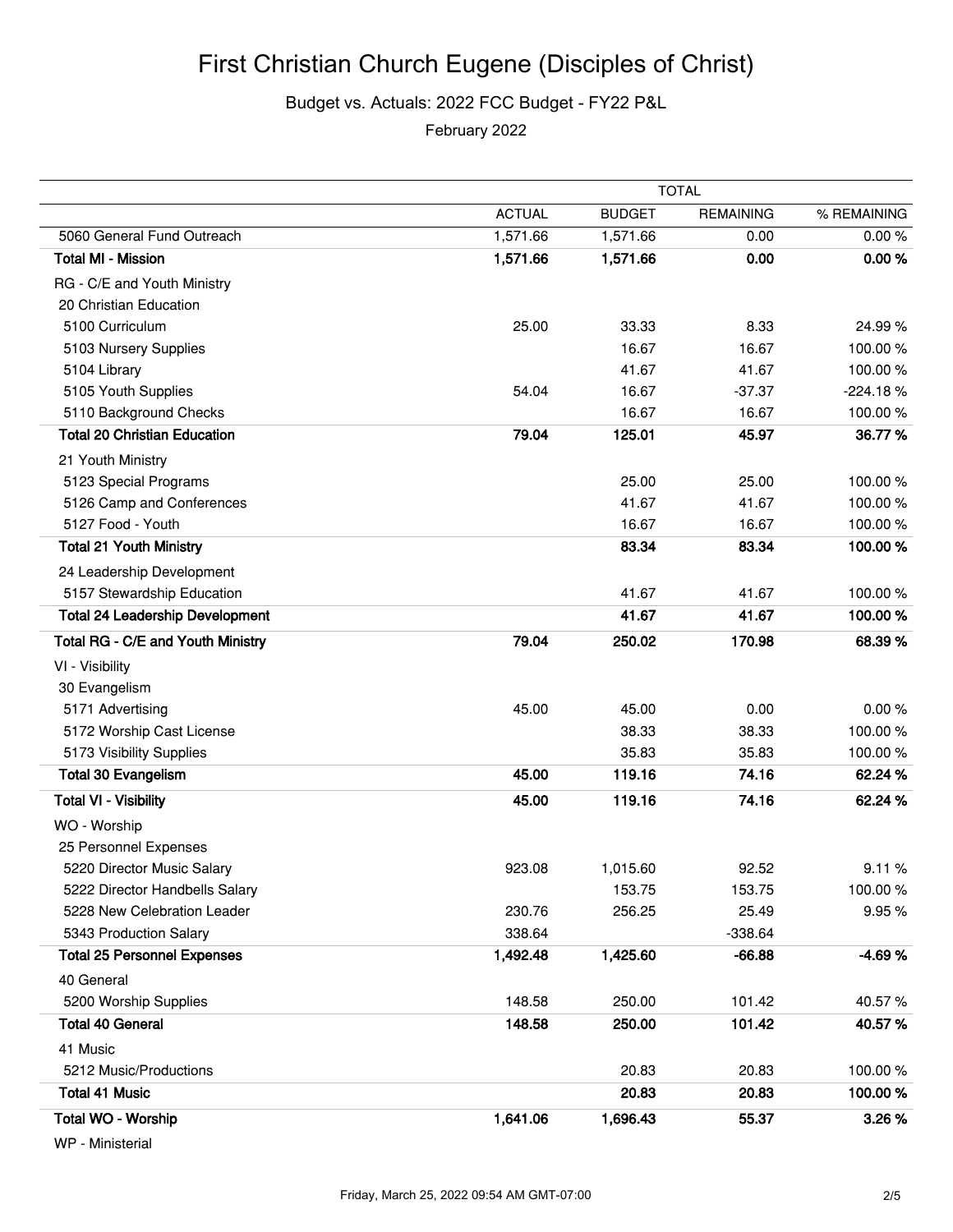## First Christian Church Eugene (Disciples of Christ)

## Budget vs. Actuals: 2022 FCC Budget - FY22 P&L

February 2022

|                                         | <b>TOTAL</b>  |               |                  |             |
|-----------------------------------------|---------------|---------------|------------------|-------------|
|                                         | <b>ACTUAL</b> | <b>BUDGET</b> | <b>REMAINING</b> | % REMAINING |
| 25 Personnel Expenses                   |               |               |                  |             |
| 5250 Minister A - Salary                | 1,241.16      | 1,526.11      | 284.95           | 18.67%      |
| 5251 Minister A - FICA Offset           | 344.30        | 114.94        | $-229.36$        | -199.55%    |
| 5252 Minister A - Housing               | 2,331.50      | 2,500.00      | 168.50           | 6.74%       |
| 5253 Minister A - Pension               | 1,366.92      | 585.96        | $-780.96$        | -133.28%    |
| 5256 Minister A - Special Allowance     | 138.46        | 133.33        | $-5.13$          | $-3.85%$    |
| 5260 Minister B - Salary                |               | 2,292.78      | 2,292.78         | 100.00%     |
| 5261 Minister B - FICA Offset           |               | 152.03        | 152.03           | 100.00%     |
| 5262 Minister B - Housing               |               | 1,733.33      | 1,733.33         | 100.00%     |
| 5263 Minister B - Pension               |               | 585.96        | 585.96           | 100.00%     |
| 5266 Minister B - Special Allowance     |               | 133.33        | 133.33           | 100.00%     |
| 5270 Minister C - Salary                | 1,948.84      |               | $-1,948.84$      |             |
| 5271 Minister C - FICA Offset           | 149.08        |               | $-149.08$        |             |
| 5272 Minister C - Housing               | 1,600.00      |               | $-1,600.00$      |             |
| <b>Total 25 Personnel Expenses</b>      | 9,120.26      | 9,757.77      | 637.51           | 6.53 %      |
| <b>Total WP - Ministerial</b>           | 9,120.26      | 9,757.77      | 637.51           | 6.53%       |
| XA - Administration                     |               |               |                  |             |
| 25 Personnel Expenses                   |               |               |                  |             |
| 5150 Staff Appreciation                 | 115.00        |               | $-115.00$        |             |
| 5340 Bookkeeper/Adm.Asst. Salary        | 885.00        | 400.00        | $-485.00$        | $-121.25%$  |
| 5341 Office Manager Salary              |               | 2,406.25      | 2,406.25         | 100.00%     |
| 5364 Health/Dental Insurance            | 2,932.01      | 2,814.21      | $-117.80$        | $-4.19%$    |
| 5365 Vision Insurance                   | 31.69         | 50.00         | 18.31            | 36.62%      |
| 5367 EMO Membership                     |               | 27.50         | 27.50            | 100.00%     |
| <b>Total 25 Personnel Expenses</b>      | 3,963.70      | 5,697.96      | 1,734.26         | 30.44 %     |
| 26 Payroll Expenses                     |               |               |                  |             |
| 5361 SAIF & WBF Workers' Comp Insurance | 8.42          | 208.33        | 199.91           | 95.96%      |
| 5362 Employer SUTA                      | 301.71        | 400.00        | 98.29            | 24.57%      |
| 5363 Employer FICA/Medicare             | 576.98        | 729.17        | 152.19           | 20.87%      |
| 5370 Payroll Processing Fees            | 245.00        | 166.67        | $-78.33$         | -47.00%     |
| <b>Total 26 Payroll Expenses</b>        | 1,132.11      | 1,504.17      | 372.06           | 24.74 %     |
| 60 Office                               |               |               |                  |             |
| 5049 Credit Card Processing Fees        | 100.30        | 141.67        | 41.37            | 29.20%      |
| 5050 Bank Charges & Late Fees           | 30.00         | 22.92         | $-7.08$          | $-30.89%$   |
| 5301 Insurance Expense                  |               | 2,636.92      | 2,636.92         | 100.00%     |
| 5302 Dues & Subscriptions               | 70.99         | 185.26        | 114.27           | 61.68%      |
| 5303 Security Patrol                    | 175.00        | 175.00        | 0.00             | 0.00%       |
| 5304 Office Supplies & Expense          | 284.93        | 166.67        | $-118.26$        | -70.95%     |
| 5306 Oak Street Parking                 | 200.00        | 200.00        | 0.00             | 0.00%       |
| 5307 Web Maintenance                    | 1,000.00      | 1,000.00      | 0.00             | 0.00%       |
| 5308 Postage & Shipping                 |               | 100.00        | 100.00           | 100.00%     |
| 5309 Computer Equip. & Software         |               | 250.00        | 250.00           | 100.00%     |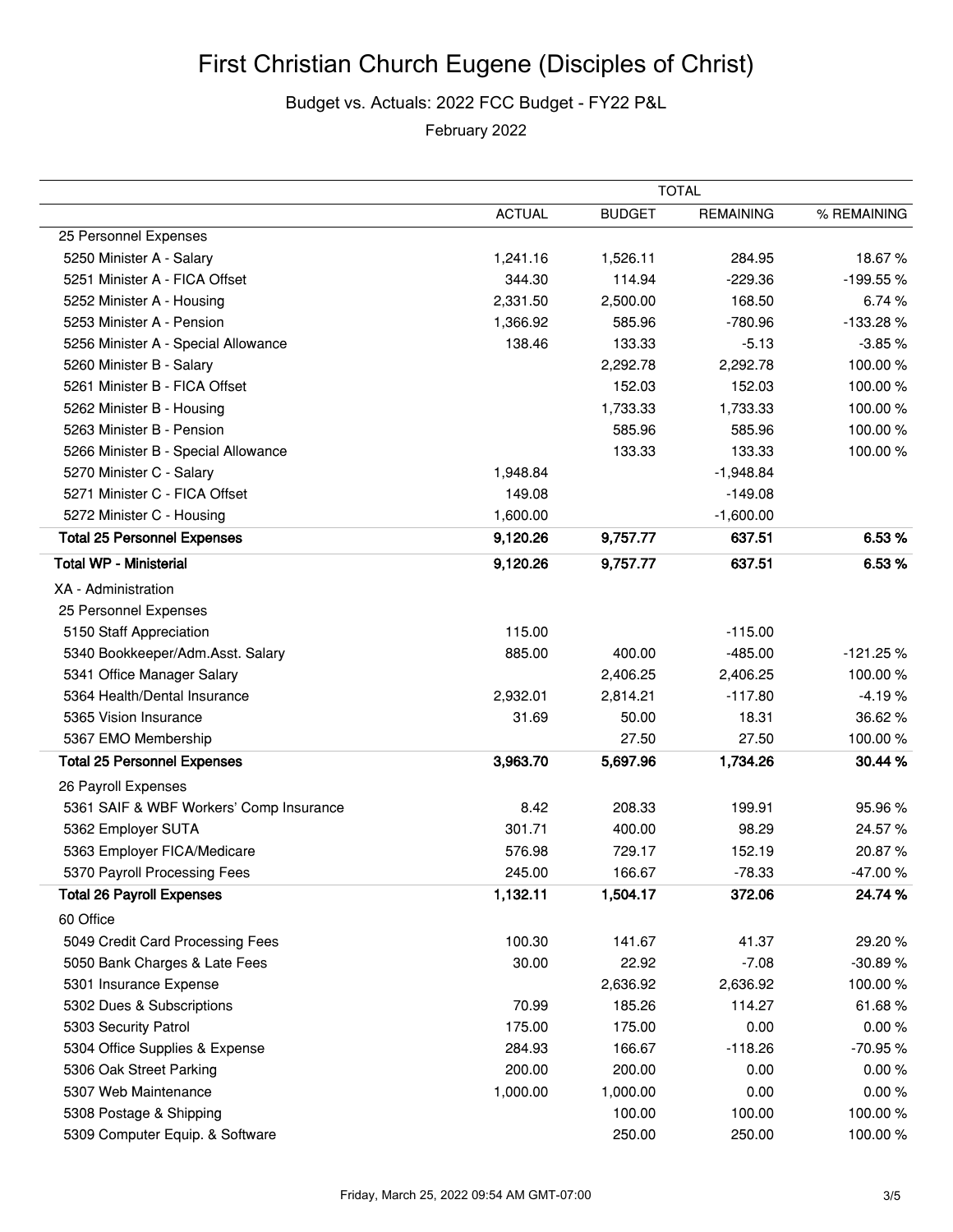Budget vs. Actuals: 2022 FCC Budget - FY22 P&L

February 2022

|                                        | <b>TOTAL</b>  |               |                  |             |
|----------------------------------------|---------------|---------------|------------------|-------------|
|                                        | <b>ACTUAL</b> | <b>BUDGET</b> | <b>REMAINING</b> | % REMAINING |
| <b>Total 60 Office</b>                 | 1,861.22      | 4,878.44      | 3,017.22         | 61.85%      |
| 61 Utilities                           |               |               |                  |             |
| 5320 Utilities - Telephones            | 363.90        | 408.33        | 44.43            | 10.88%      |
| 5321 Utilities - Electricity/Water     | 3,419.57      | 1,583.33      | $-1,836.24$      | $-115.97%$  |
| 5322 Utilities - Garbage               | 721.42        | 333.33        | $-388.09$        | $-116.43%$  |
| 5323 Utilities - Elevator/Ans.Service  | 16.95         | 83.33         | 66.38            | 79.66%      |
| 5324 Utilities - NW Natural Gas        | 590.32        | 125.00        | $-465.32$        | -372.26%    |
| <b>Total 61 Utilities</b>              | 5,112.16      | 2,533.32      | $-2,578.84$      | $-101.80%$  |
| 62 Service Contracts                   |               |               |                  |             |
| 5334 Copier Lease                      | 508.36        | 566.67        | 58.31            | 10.29%      |
| <b>Total 62 Service Contracts</b>      | 508.36        | 566.67        | 58.31            | 10.29%      |
| 71 Service Contract                    |               |               |                  |             |
| 5312 Excess Copies (copier)            | 51.19         | 12.50         | $-38.69$         | -309.52 %   |
| <b>Total 71 Service Contract</b>       | 51.19         | 12.50         | $-38.69$         | $-309.52%$  |
| <b>Total XA - Administration</b>       | 12,628.74     | 15,193.06     | 2,564.32         | 16.88%      |
| XB - Building and Grounds              |               |               |                  |             |
| 25 Personnel Expenses                  |               |               |                  |             |
| 5420 Custodial Salary                  | 3,321.01      | 1,729.69      | $-1,591.32$      | $-92.00%$   |
| 5421 Maintencance Salary               | 780.25        | 1,037.81      | 257.56           | 24.82%      |
| 5422 Event Attendant Salary            |               | 1,180.35      | 1,180.35         | 100.00%     |
| <b>Total 25 Personnel Expenses</b>     | 4,101.26      | 3,947.85      | $-153.41$        | $-3.89%$    |
| 70 Building & Grounds                  |               |               |                  |             |
| 5400 Equipment-Bldg/Grounds            |               | 41.67         | 41.67            | 100.00%     |
| 5401 Property Taxes                    |               | 827.86        | 827.86           | 100.00%     |
| 5402 Custodial Supplies                | 311.67        | 166.67        | $-145.00$        | $-87.00%$   |
| 5403 Maintenance & Repairs             | 470.90        | 833.33        | 362.43           | 43.49%      |
| 5404 Grounds & Landscaping             |               | 16.67         | 16.67            | 100.00%     |
| 5407 EWEB LED Loan Interest            | 21.40         | 28.39         | 6.99             | 24.62%      |
| 5409 EWEB LED Loan Principle           | 703.75        | 635.00        | $-68.75$         | $-10.83%$   |
| <b>Total 70 Building &amp; Grounds</b> | 1,507.72      | 2,549.59      | 1,041.87         | 40.86%      |
| 71 Service Contracts                   |               |               |                  |             |
| 5410 Security Monitoring Contract      | 50.00         | 120.00        | 70.00            | 58.33%      |
| 5412 Elevator Maint. Contract          | 223.86        | 74.58         | $-149.28$        | $-200.16%$  |
| 5413 Heating Maint. Contract           |               | 638.00        | 638.00           | 100.00%     |
| <b>Total 71 Service Contracts</b>      | 273.86        | 832.58        | 558.72           | 67.11 %     |
| <b>Total XB - Building and Grounds</b> | 5,882.84      | 7,330.02      | 1,447.18         | 19.74%      |
| XD - Designated                        |               |               |                  |             |
| 15 Disciple Outreach                   |               |               |                  |             |
| 6541 Church Finance Council            | 9,199.98      |               | $-9,199.98$      |             |
| <b>Total 15 Disciple Outreach</b>      | 9,199.98      |               | $-9,199.98$      |             |

17 Global Outreach